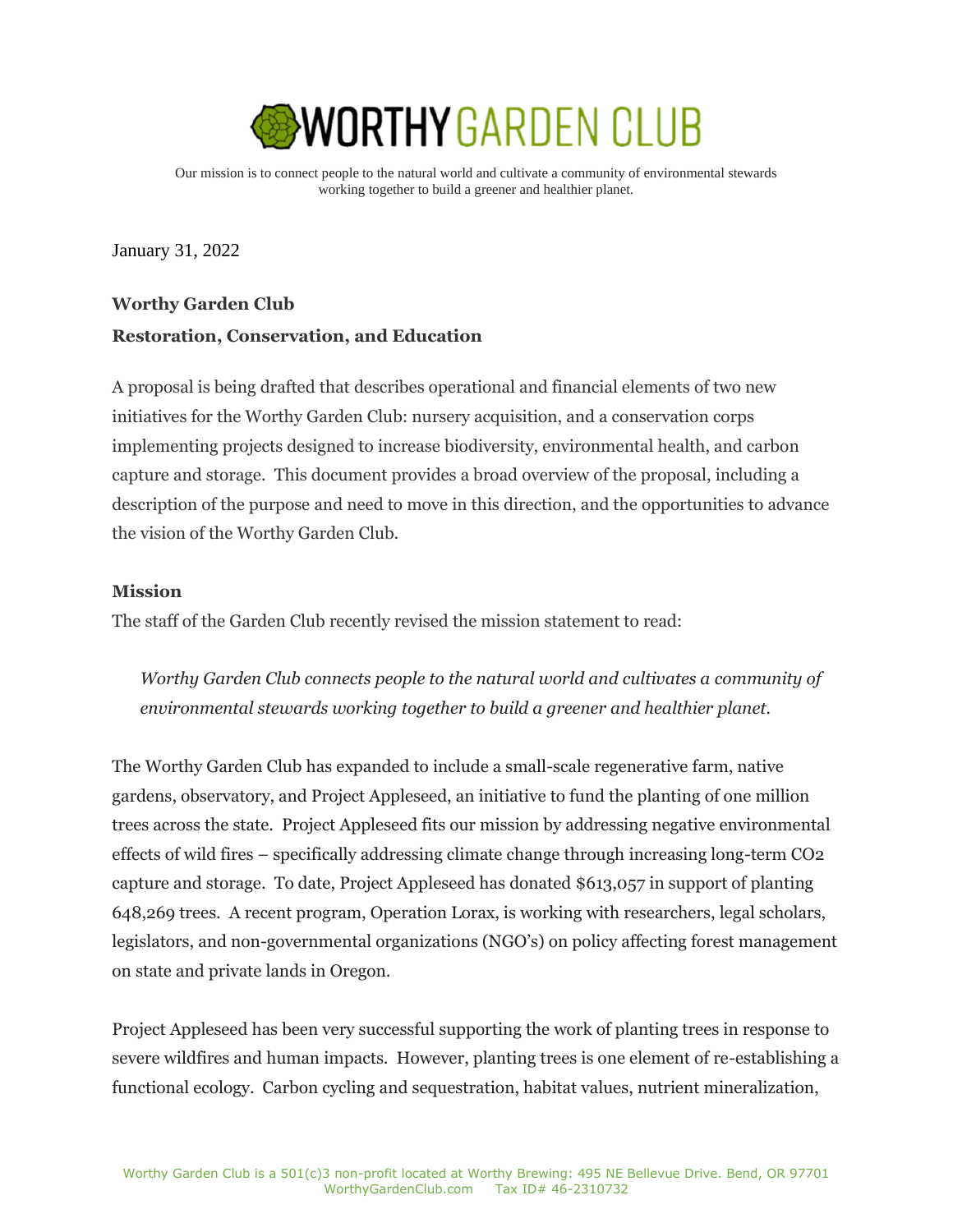and respiration of greenhouse gases (i.e. CO2, N2O and CH4) are highly dependent on vegetative diversity and soil microbial populations.

An ecosystem is often viewed as a whole greater than the sum of its parts, and those parts include a diversity in genetic, structural, and species composition, abiotic elements, and existing biological communities such as fungal and bacterial populations. Establishing an ecosystem that can effectively and efficiently provide long-term ecological benefits and mitigate continued human-caused climate impacts requires broadening the approach from planting trees to establishing complete replacement communities with the ability to establish many of the functional aspects of an undisturbed landscape. But trees are a primary driver of long-term carbon storage, form the basic structural component of many environments, and remain an essential part of an expanded effort.

#### **Need**

As the impacts of climate change become more extreme and as Oregon's natural resources continue to be strained by a rapidly growing population and urban expansion, the importance of conservation and restoration efforts is escalating. Ecosystem service and mitigation projects are increasing in size and complexity as the demand for impactful restoration and resource protection grows.

A commitment has been made by Oregon and the nation to restore ecological function through a number of large-scale efforts utilizing various funding mechanisms. For example, the State provided \$7.2 million in funding for the Federal Forest Restoration Program on federal lands in Oregon since 2015, and \$168.5 million dollars to meet the goals of the Oregon Plan for Salmon and Watershed drafted by the Oregon Watershed Enhancement Board (OWEB). And President Biden's Executive Order 140008 (2021) directs the Secretary of the Interior, the Secretary of Agriculture, and the Secretary of Commerce, to identify opportunities for participation in the goal of conserving 30 percent of our lands and water by 2030, and 50 percent by 2050. The Order explicitly calls for adoption of climate-smart agricultural and forestry practices that result in "…verifiable carbon reductions and sequestration…". Additionally, EO 140008 (section 215) includes an initiative to create a Civilian Climate Corps, mobilizing the "next generation of conservation and resilience workers" to conserve and restore lands and waters, increase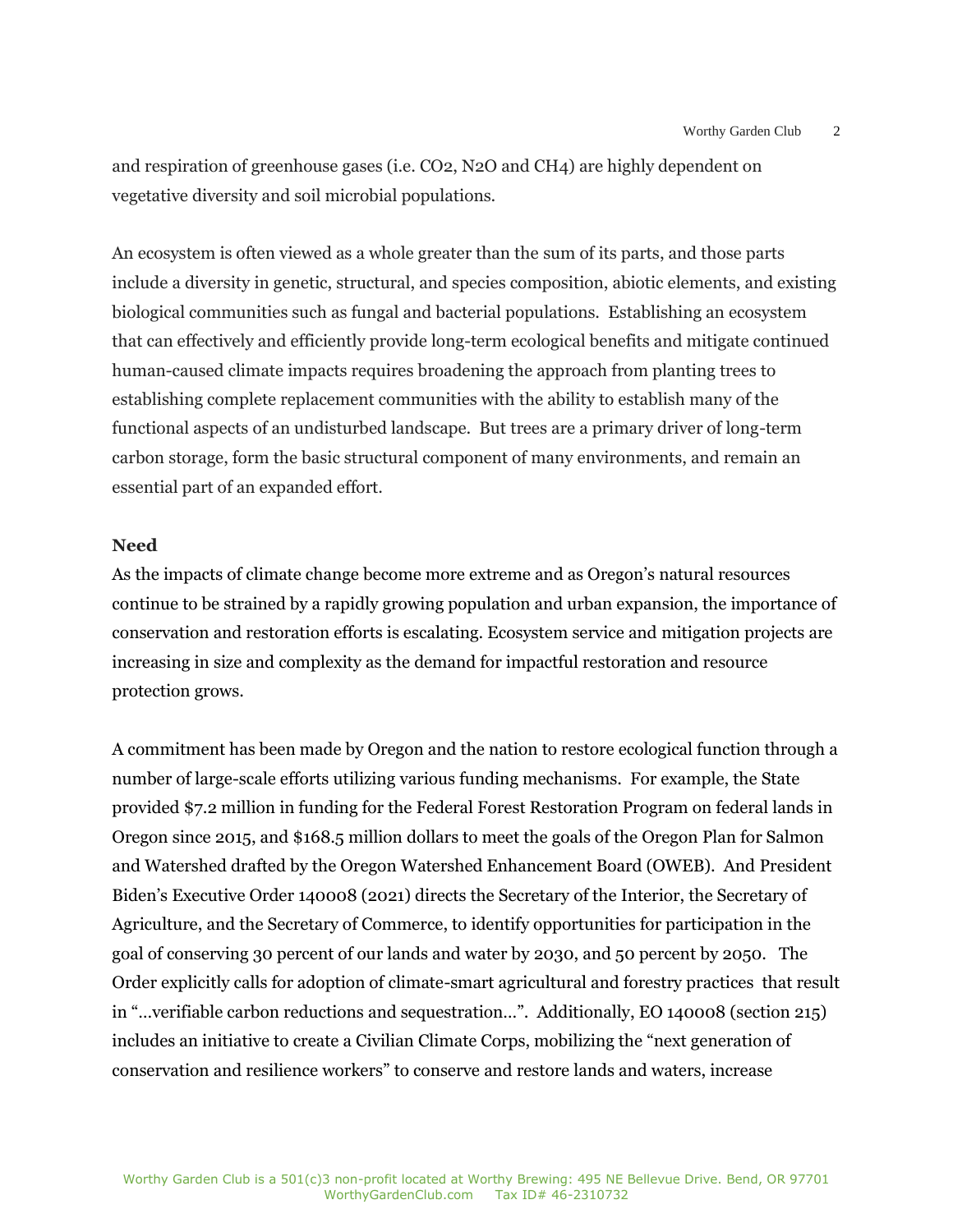reforestation, increase carbon sequestration, protect biodiversity, and address the changing climate.

In response to these challenges, researchers have identified a need to protect 10.3 Mha of forest lands in the western U.S., in addition to the 17.5 Mha currently under protection (Law et al. 2021). Operation Lorax, started by Worthy Garden Club in 2021 is designed to contribute expertise, advocacy, and financial support for research and real-world application of methods intended to achieve measurable ecological benefits.

# **New Programs**

Two new WGC programs are recommended to achieve the goals of Operation Lorax. The first is the purchase and operation of WinterCreek Nursery, the second is establishment of an active on-the-ground restoration and conservation program.

# *WinterCreek Nursery*

WinterCreek is the largest native plant propagation nursery in central Oregon producing over 150,000 plants annually representing approximately 200 species in 117 genera. WinterCreek has provided plants and education to homeowners, contractors, and land managers for over 28 years and continues to be a critical local and regional resource.

Acquisition of the nursery offers many benefits to the Worthy Garden Club:

- 1. It establishes WGC as a leader in native plant conservation and expands the influence of the Club nationally through established native plant networks. WinterCreek is a nationally recognized leader in native plant propagation, design and implementation of natural areas restoration, and active proponent in the preservation and conservation of biodiversity on a regional scale. The nursery and its staff have received numerous awards in sustainability, project development, and ecological conservation in urban environments.
- 2. The nursery will provide plants for on-going and future restoration projects designed to address broad issues of biodiversity and carbon sequestration; two key components of Operation Lorax. Establishing WGC as a primary supplier of native plant species in support of our efforts will increase the effectiveness and efficiency of conservation and restoration projects proposed by WGC or contracted labor. The ability to direct the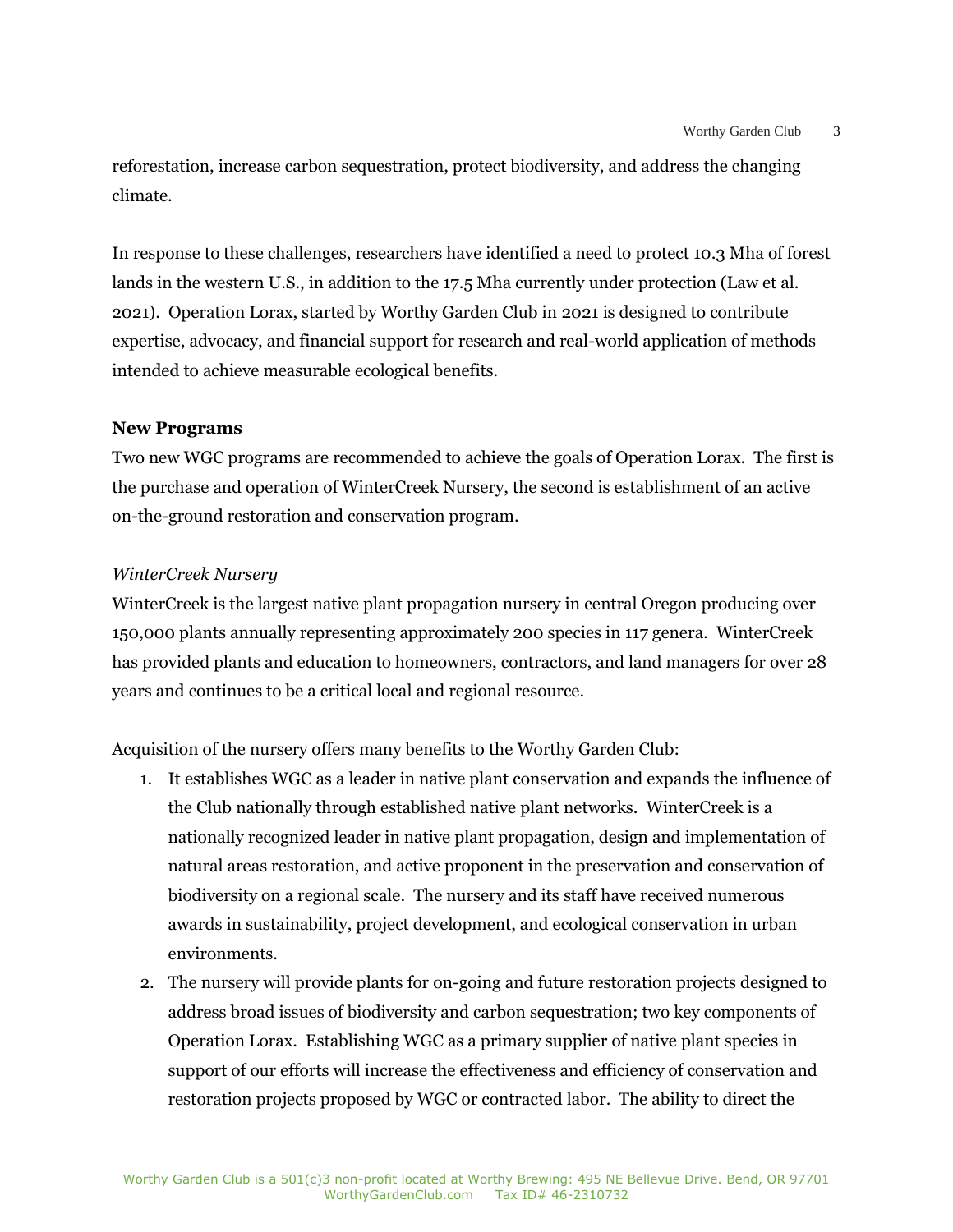species grown at the nursery, and ensure the quantities of each species needed for specific projects is available when needed will ensure timeliness and success of designed projects.

3. Provide income for the Worthy Garden Club. WinterCreek Nursery is very profitable (see financial analysis completed by George Stapish) and those profits can be used to support the operations and efforts of the Worthy Garden Club. Increasing funding options for the WGC is a primary goal. Acquisition of the nursery will provide significant revenue in support of the goals of the WGC and Operation Lorax.

## *Worthy Conservation*

Establishment of an active in-house restoration program is essential to meeting the stated objectives of Operation Lorax. The ability of the WGC to directly improve biodiversity and address the widespread degradation of natural areas establishes the Garden Club as a regional leader in conservation and active participants in the efforts to address climate change. The degradation and depredation of Oregon's forests, rangelands, and watersheds has been increasing over the last century. If we are to protect threatened and endangered species, shift the trajectory of climate change, and revitalize our rural communities, habitat restoration is necessary and critical.

Operation Lorax already includes efforts to implement change in the management of state and private forest lands through legal, legislative, and policy efforts. The WGC is currently funding work by key researchers, supporting the establishment of the University of Oregon law school's Environmental and Natural Resources Law Center, and working with attorneys, legislators and NGO's on implementing change in the management of state and private forest lands. An active on-the-ground restoration program to restore and enhance biodiversity and ecological values in forest, desert, riparian, and aquatic environments throughout Oregon and the west provides a significant contribution to improving regional ecological health. The program will also help reach the broad UN Climate Change goals identified during the COP 26 meetings in Glasgow.

We are already activity engaged in working with researchers from Universities, The Nature Conservancy, Oregon Wild, Audobon Society and several other organizations on developing restoration methods in specific ecosystems and protocols for quantifying benefits in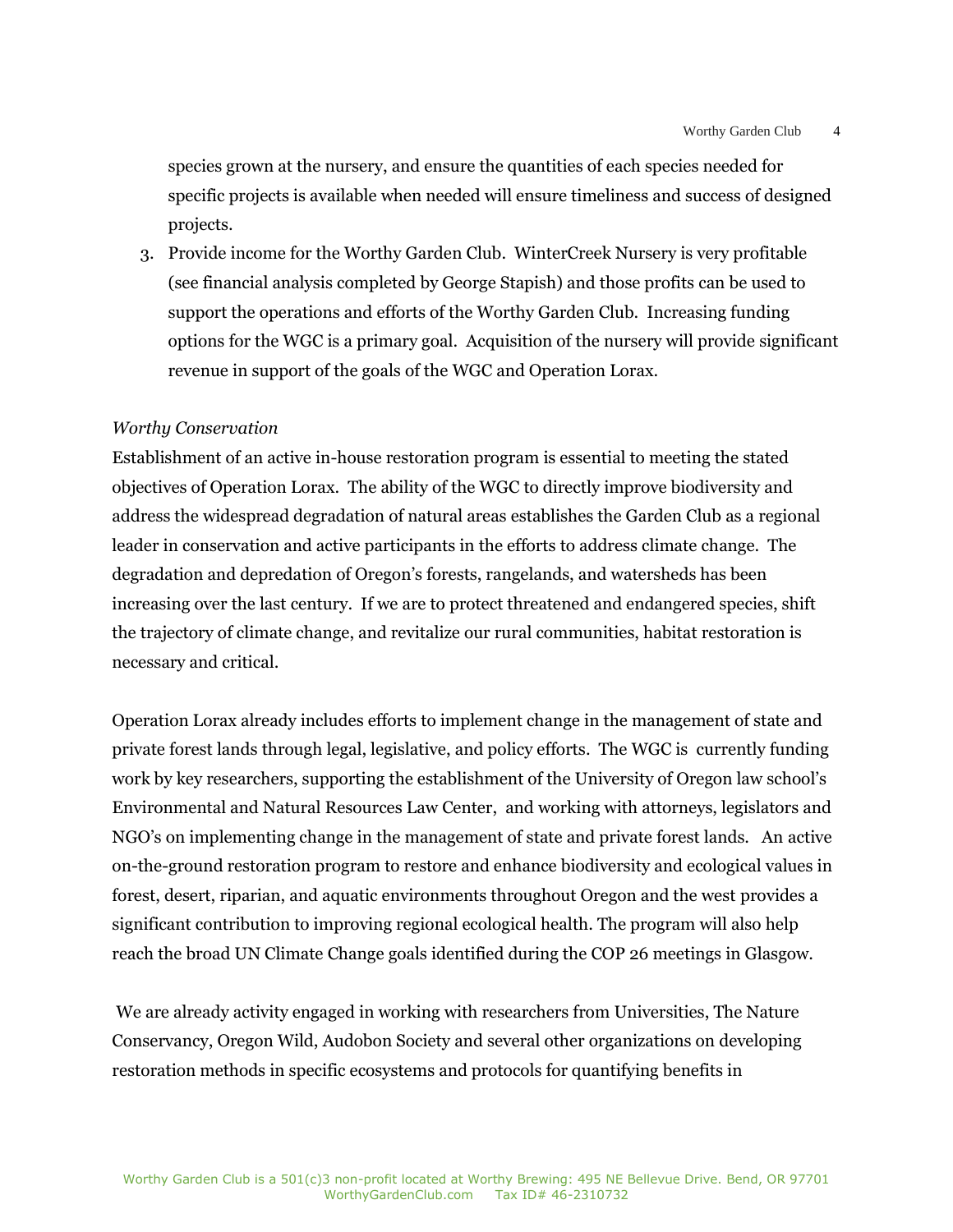biodiversity, habitat value, and carbon capture and storage. Operating an active ecological restoration division of the Worthy Garden Club magnifies the impact of our work.

An active restoration program will:

- 1. Provide educational opportunities of the WGC to include on-the-ground training and certification of students in environmental conservation and restoration, and extensive use of university interns. This program will expand the regional exposure and effectiveness of the Worthy Garden Club and become a key identifying element of the conservation work of the WGC.
- 2. Ensure restoration efforts are implemented and meet the intent of the WGC. Currently, funds are donated to conservation organizations to support their efforts in active restoration and conservation. However, the percentage of those funds used for administrative costs, marketing, or other uses is unknown. Managing all aspects of a restoration project from planning through monitoring will ensure appropriate use of funding.
- 3. Provide opportunities for long-term monitoring of completed projects. Monitoring the effectiveness of work designed to increase biodiversity and carbon storage is rarely completed, a deficit which limits the opportunity to modify protocols and methodologies that help ensure the deliverables on a project. By completing projects in-house, the WGC can efficiently monitor and document long-term benefits of restoration efforts, and develop techniques that maximize our ability to address critical ecological and climate change issues.

## **Funding**

Several approaches for funding these efforts are proposed.

- 1. WinterCreek Nursery is self-supporting and will provide income to the non-profit through plant sales and consultation fees.
- 2. A contracted Grant Writer is recommended to increase funding for all WGC initiatives (farm/garden, observatory, Operation Appleseed, and Lorax).
- 3. Funding through restoration education and project implementation. Many students interested in environmental management and ecological restoration are hesitant or unable to invest in a four-year university education, but have expressed interest in vocational training to gain knowledge and experience in restoration ecology. Each